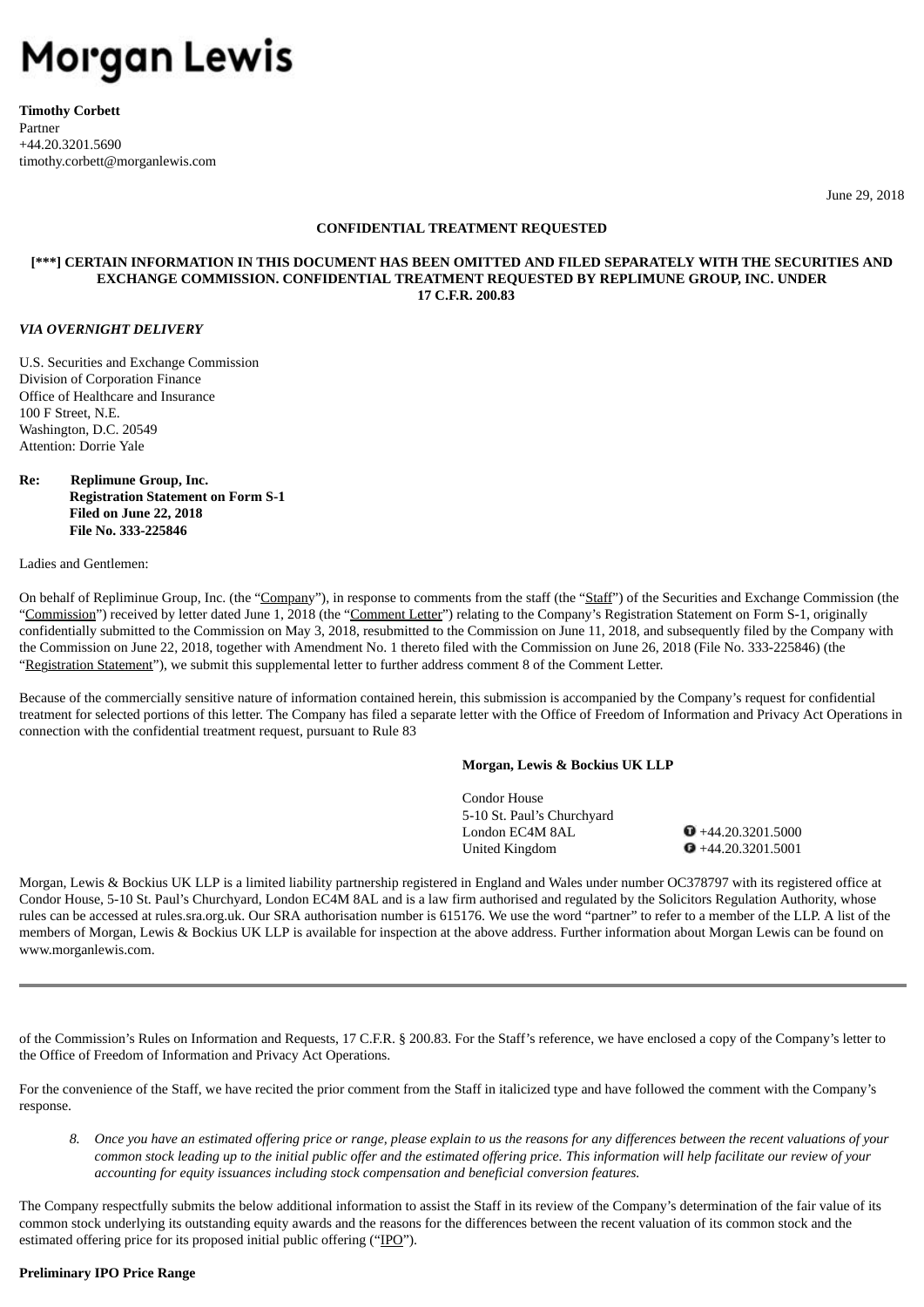The Company has taken into consideration guidance and market data from representatives of the underwriters that have been presented to and reviewed by the Company's board of directors (the "Board") and management on June 22, 2018. The Company supplementally advises the Staff that it preliminarily estimates a price range of approximately  $\frac{1}{2}$  and  $\frac{1}{2}$  and  $\frac{1}{2}$  per share (the "Preliminary Price Range") for its IPO, before giving effect to a stock split that the Company plans to implement prior to effectiveness of the Registration Statement. The Company expects to reflect the stock split in a subsquent amendment to the Registration Statement that includes the estimated preliminary price range; however, all dollar amounts and share and per share numbers in this letter are presented without giving effect to the anticipated stock split, and therefore are consistent with the Registration Statement. The actual price range to be included in a subsequent amendment to the Registration Statement (which will comply with the Staff's interpretation regarding the parameters of a bona fide price range) has not yet been determined and remains subject to adjustment based on factors outside of the Company's control. However, the Company believes that the Preliminary Price Range will not be subject to significant change.

#### **Determining the Fair Value of Common Stock Prior to the IPO**

As there has been no public market for the Company's common stock to date, the estimated fair value of its common stock has been determined by the Board as of the date of each option grant, with input from management, considering the Company's most recent third-party valuations of its common stock and the Board's assessment of additional objective and subjective factors that it believed were relevant and which may have changed from the date of the most recent third-party valuation through the date of the grant. As disclosed in the Registration Statement, the Company's most recent third-party valuations of its common stock were prepared as of July 26, 2017 and January 31, 2018. No options were granted between March 10, 2017 and July 26, 2017. These thirdparty valuations were performed in accordance with the guidance outlined in the American Institute of Certified Public Accountants' Accounting and Valuation Guide, Valuation of Privately-Held-Company Equity Securities Issued as Compensation, and were prepared using a hybrid method, which is a probability-weighted expected return method where the equity value in one or more of the scenarios is allocated using an option-pricing method ("OPM").

## **[\*\*\*] CERTAIN INFORMATION IN THIS DOCUMENT HAS BEEN OMITTED AND FILED SEPARATELY WITH THE SECURITIES AND EXCHANGE COMMISSION. CONFIDENTIAL TREATMENT REQUESTED BY REPLIMUNE GROUP, INC. UNDER 17 C.F.R. 200.83**

 $\overline{2}$ 

The Company's most recent third-party valuations, which were used, in part, by the Board to determine the fair value of the Company's common stock as of the grant date of each option award, considered two future-event scenarios: an IPO scenario and a non-IPO liquidity event (i.e. an M&A scenario). The equity value of the Company in each future-event scenario was determined using market approaches. The IPO scenario assumed that all shares of preferred stock would convert into shares of common stock and would no longer have the liquidation preferences and preferential rights attributable to the preferred stock as compared to the common stock prior to the IPO. Each valuation probability-weighted the IPO scenario and the M&A scenario based on the Company's assessment of its overall performance and market conditions at that time. For each of the future-event scenarios, the Company then applied a discount for lack of marketability ("DLOM"), each determined by a put option analysis that considered the timing of each future-event scenario. Key assumptions used by the Company in its most recent valuations, and the resulting indicated fair value of common stock, were as follows:

|                         | <b>IPO Scenario</b>             |             | M&A Scenario                    |                       | <b>Indicated Fair Value per</b> |  |
|-------------------------|---------------------------------|-------------|---------------------------------|-----------------------|---------------------------------|--|
| <b>Valuation Date</b>   | <b>Probability</b><br>Weighting | <b>DLOM</b> | <b>Probability</b><br>Weighting | <b>DLOM</b>           | Share of<br><b>Common Stock</b> |  |
| July 26, 2017           | [***]%                          | [***]%      | $[***]%$                        | [***]%                | 28.79                           |  |
|                         |                                 |             |                                 |                       |                                 |  |
| <b>January 31, 2018</b> | [***]%                          | [***]%      | $[***]%$                        | $[***] \%$ $^{\circ}$ | 38.09                           |  |

#### *July 26, 2017 Valuation*

The Board relied, in part, on the results of the July 26, 2017 valuation in its determination of the fair value of common stock of \$28.79 per share for the period from July 26, 2017 through October 1, 2017, during which period it granted in the aggregate options for the purchase of 144,733 shares to employees and directors with an exercise price of \$32.82. Between July 26, 2017 and October 1, 2017, the Company continued to operate its business in the ordinary course and there were no significant developments in its business. As a result, the Board determined that the fair value of the Company's common shares remained \$28.79 per share from July 26, 2017 though October 1, 2017.

#### *January 31, 2018 Valuation*

The Board relied, in part, on the results of the January 31, 2018 valuation in its determination of the fair value of common stock of \$38.09 per share for the period from January 21, 2018 through March 5, 2018, during which period it granted in the aggregate options for the purchase of 15,924 shares to employees and directors for an exercise price of \$38.09. Subsequent to January 31, 2018, the Company did not make any material grants of options to employees or directors (granting in the aggregate options for the purchase of 6,500 shares after such date) and therefore did not update the January 31, 2018 valuation for the grants that occurred subsequent to January 31, 2018. No options have been granted after March 5, 2018.

The principal factors contributing to the increase in the fair value of common stock from October 1, 2017 to the January 31, 2018 valuation were (i) the significant progress in the Company's development efforts, most notably the commencement of dosing of patients in the Company's Phase 1/2 clinical trial with RP1 in November 2017 and (ii) the increase in the probability weighting of the IPO scenario from [\*\*\*]% to [\*\*\*]%.

## **[\*\*\*] CERTAIN INFORMATION IN THIS DOCUMENT HAS BEEN OMITTED AND FILED SEPARATELY WITH THE SECURITIES AND EXCHANGE COMMISSION. CONFIDENTIAL TREATMENT REQUESTED BY REPLIMUNE GROUP, INC. UNDER 17 C.F.R. 200.83**

#### **Comparison of Most Recent Valuation and the Preliminary Price Range**

As is typical in IPOs, the Preliminary Price Range was not derived using a formal determination of fair value, but was determined by negotiations between the Company and the underwriters. Prior to March 5, 2018, the Company and underwriters had not had any specific discussions regarding the Preliminary Price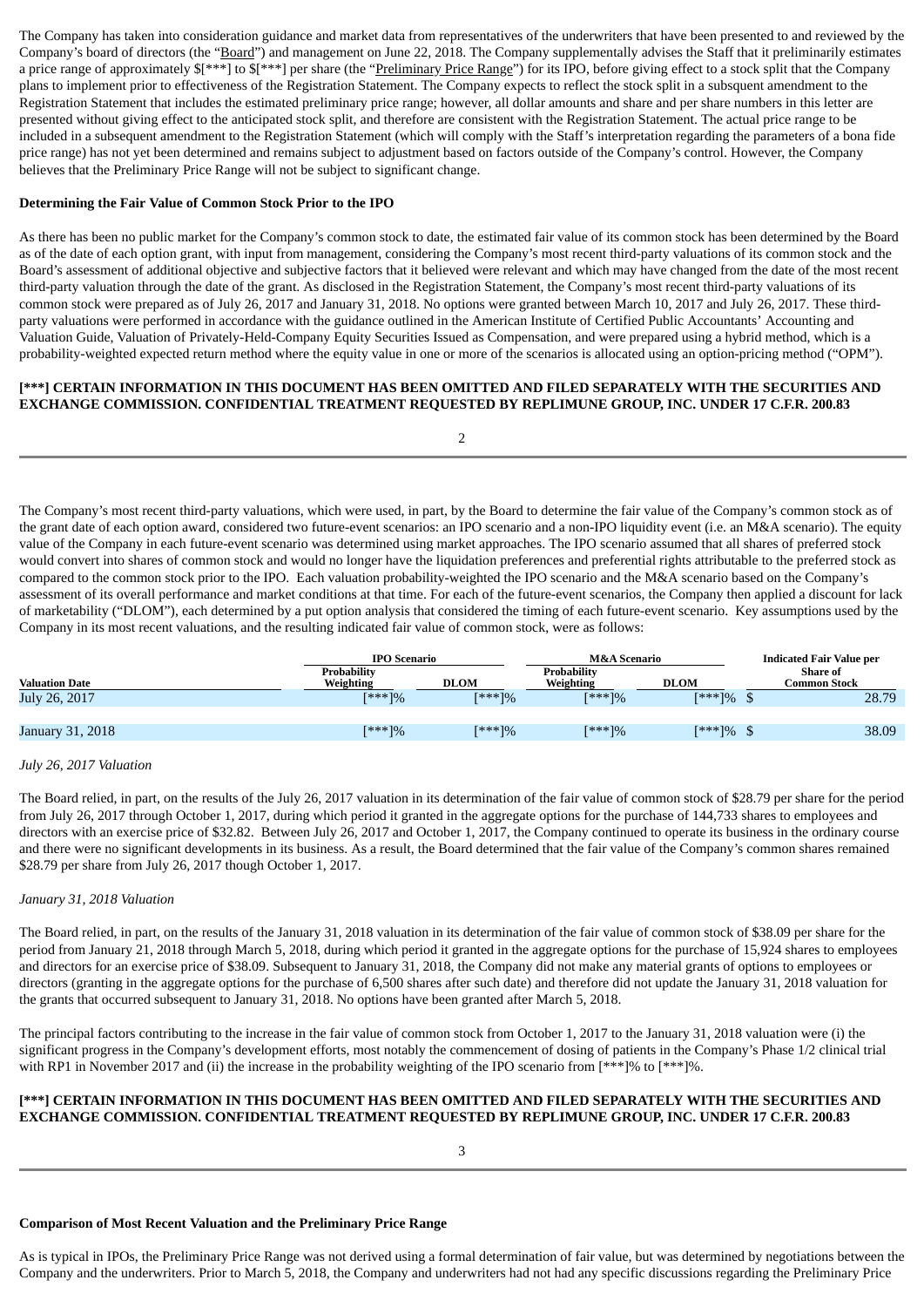Range. Among the factors that were considered in setting the Preliminary Price Range were the following:

- · the general conditions of the securities market and the recent market prices of, and the demand for, publicly traded common stock of comparable companies;
- the Company's financial condition and prospects;
- estimates of business potential and earnings prospects for the Company and the industry in which it operates;
- recent performance of IPOs of companies in the biotechnology sector; and
- progress and stage of development of the Company's development programs.

The Company believes that the difference between the fair value of its common stock as of January 31, 2018 of \$38.09 per share and the Preliminary Price Range of  $$[***]$  to  $$[***]$  per share is the result of the factors above and the following factors and positive developments with respect to the Company's business that occurred subsequent to January 31, 2018:

- The Preliminary Price Range is based only upon a scenario in which the Company completes the IPO and is not probability weighted, in contrast to the January 31, 2018 valuation, which considered multiple potential outcomes, some of which would have resulted in a lower value of the Company's common stock than its IPO. In the January 31, 2018 valuation, the probability weighting of the IPO scenario was [\*\*\*]%. If the Company had applied a weighting of [\*\*\*]% to the IPO scenario, the fair value of the Company's common stock in the January 31, 2018 valuation would have been \$55.41 per share (before giving effect to any discount for lack of marketability).
- The Preliminary Price Range necessarily assumes that the IPO has occurred and that a public market for the Company's common stock has been created, and, therefore, excludes any discount for lack of marketability of the Company's common stock or impact of the time value of money, which were appropriately taken into account in the January 31, 2018 valuation.
- The Preliminary Price Range assumes the conversion of all of the Company's outstanding preferred stock. The Company's preferred stock currently has substantial economic rights and preferences over the Company's common stock. Upon the closing of the IPO, all outstanding shares of the Company's preferred stock will convert into common stock, thus eliminating the superior rights and preferences of the preferred stock as compared to the common stock.
- Since January 31, 2018, the Company made substantial further progress in the advancement of its lead development programs and the execution of its business strategies, including:

# **[\*\*\*] CERTAIN INFORMATION IN THIS DOCUMENT HAS BEEN OMITTED AND FILED SEPARATELY WITH THE SECURITIES AND EXCHANGE COMMISSION. CONFIDENTIAL TREATMENT REQUESTED BY REPLIMUNE GROUP, INC. UNDER 17 C.F.R. 200.83**

4

- · Having commenced its Phase 1/2 clinicial trial of RP1 only in November 2017, the Company has to date already recruited 15 patients into the first dose-rising part of this clinical trial and has established that RP1 was well tolerated as a monotherapy, providing a foundation to commence combination studies.
- · On February 26, 2018, the Company entered into a Clinical Trial Collaboration and Supply Agreement with Bristol-Myers Squibb Company, pursuant to which the Company will obtain a material supply of drug product at no cost for use in the second part of its ongoing Phase 1/2 clinical trial. The Company also believes that this development provides third-party validation of the Company's clinical approach;
- · On May 29, 2018, the Company entered into a Master Clinical Trial Collaboration and Supply Agreement with Regeneron Pharmaceuticals, Inc. ("Regeneron"), pursuant to which the Company intends to conduct a Phase 2 clinical trial of RP1 in CSCC in combination with cemiplimab, Regeneron's anti-PD-1 therapy. Regeneron has agreed to bear half the costs of this clinical trial. This agreement will substantially reduce the Company's costs for this trial, and the Company believes it may expedite the potential time to the completion of the Company's clinical development of RP1 and its ability to seek regulatory approval. The Company also believes that this development provides further third-party validation of the Company's clinical approach;
- Effective May 30, 2018, Hyam Levitsky joined the Company's board of directors. Dr. Levitsky served most recently as Executive Vice President of Research and Chief Scientific Officer at Juno Therapeutics, recently acquired by Celgene. Prior to joining Juno, Dr. Levitsky served as Head of Cancer Immunology Experimental Medicine at Roche Pharmaceuticals. The Company believes that the addition of Dr. Levitsky as a director substantially strengthens its Board of Directors and provides validation of the Company's clinical approach;
- · Effective June 20, 2018, Dieter Weinand joined the Company's board of directors. Mr. Weinand is the President of Bayer Pharmaceuticals. The Company believes that the addition of Mr. Weinand as a director substantially strengthens its Board of Directors and provides further validation of the Company's clinical approach;
- · On June 22, 2018, the Company entered into a lease for a 63,000 square-foot manufacturing facility in Framingham, Massachusetts, which the Company believes will allow it to achieve manufacturing independence and produce launch-grade clinical material; and
- · On June 25, 2018, the Company and Regeneron agreed a study plan for the first clinical trial to be conducted pursant to the Master Clinical Trial Collaboration and Supply Agreement dated May 29, 2018, a Phase 2 clinical trial of RP1 in CSCC in combination with cemiplimab.

· In May and June 2018, the Company held "testing-the-waters" meetings, at which the Company received positive feedback from potential investors.

· Since January 31, 2018, the Company has taken several steps towards the completion of an IPO, including publicly filing the Registration Statement with the Commission on June 22, 2018.